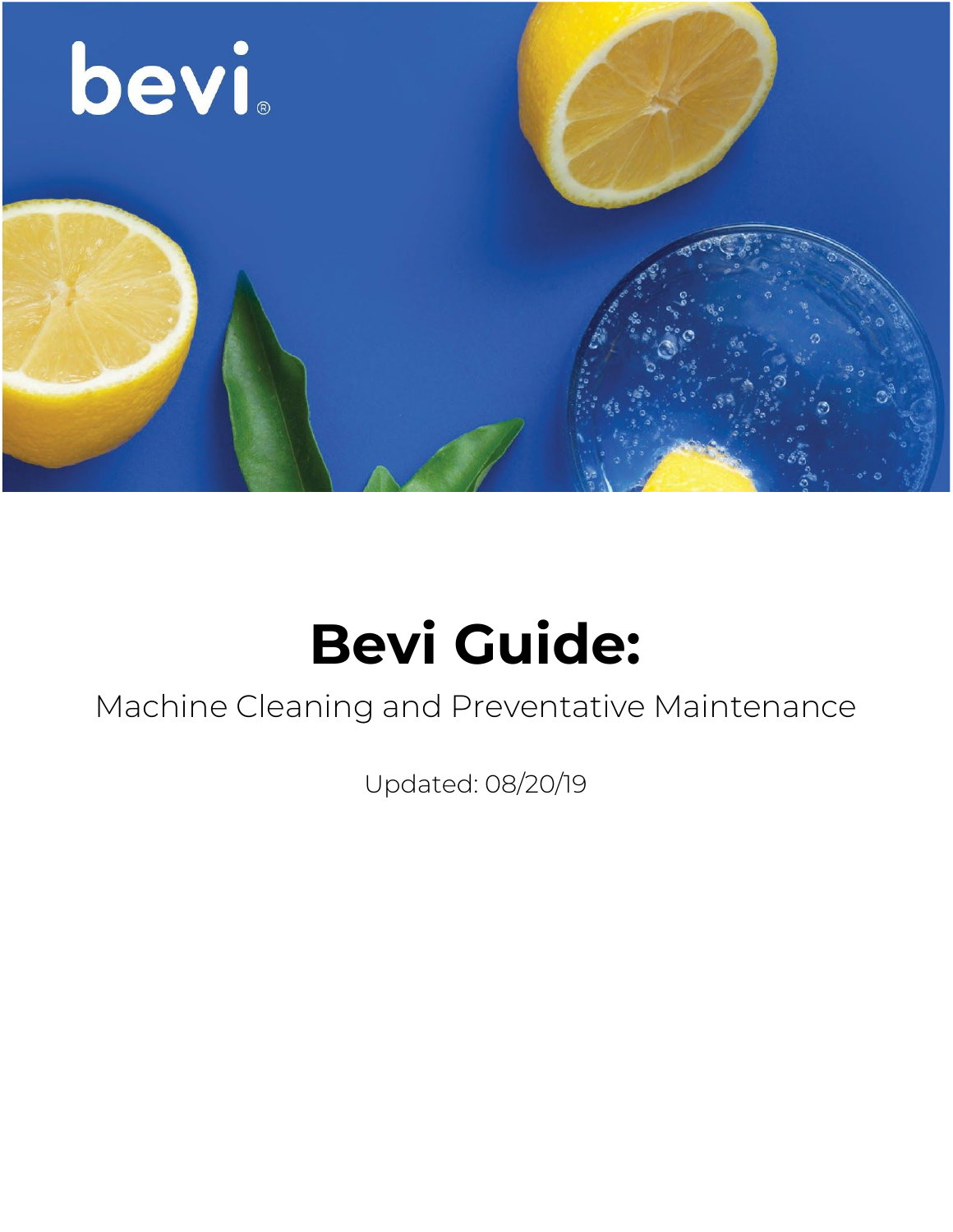# bevi.

#### **Table of Contents**

| <b>Overview</b>                                                  | $\mathbf{2}$ |
|------------------------------------------------------------------|--------------|
| <b>Frequently Asked Questions</b>                                | $\mathbf{2}$ |
| <b>Sanitation Toolkit</b>                                        | 3            |
| <b>Routine Sanitation Procedure (during every service visit)</b> | 4            |
| <b>Quarterly Sanitation Procedure</b>                            | 6            |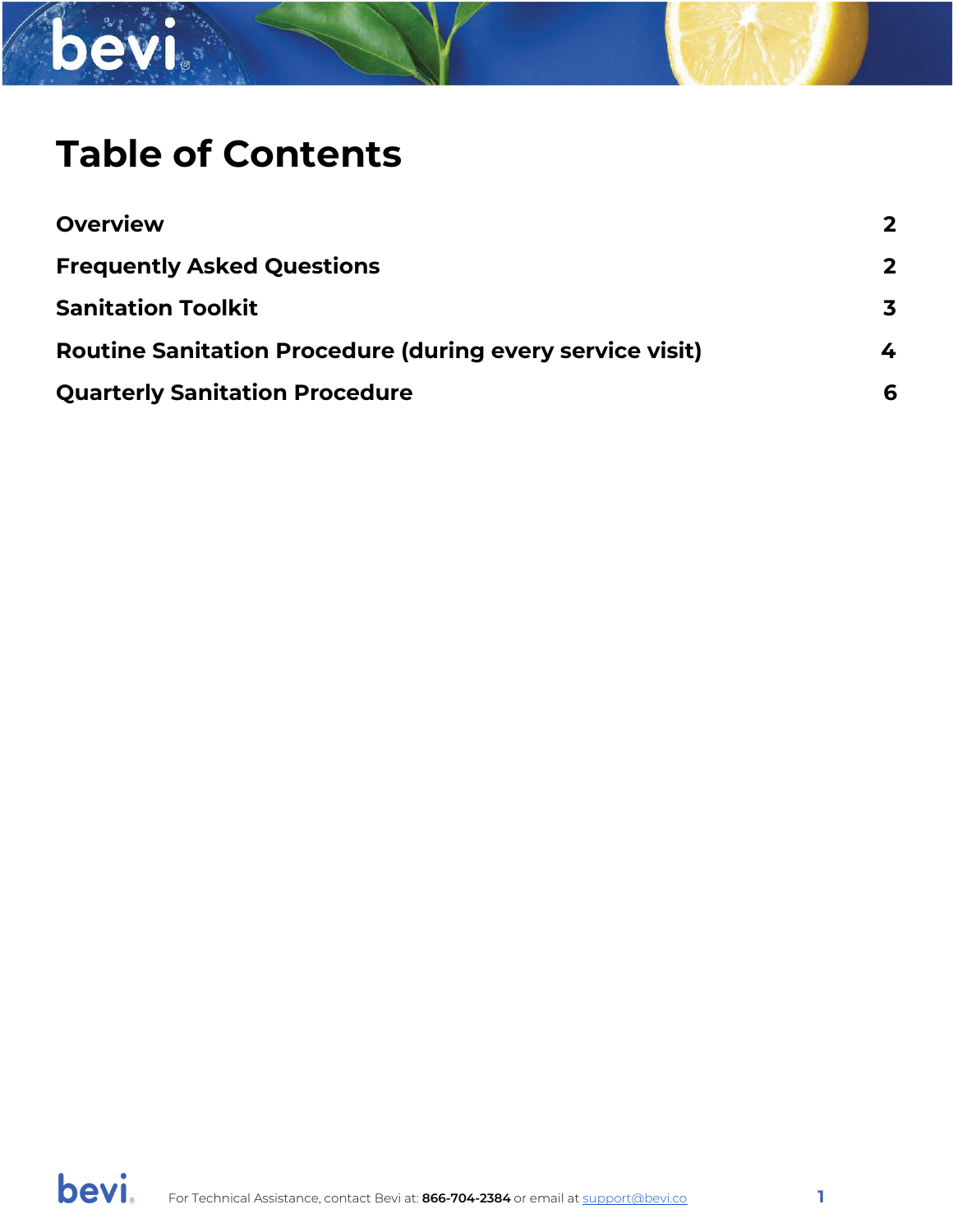<span id="page-2-0"></span>

The purpose of this document is to provide detailed directions for the routine and quarterly cleaning of Bevi machines (v0.75 Standup, v1.0 Standup, v1.5 Standup, and Countertop units).

Bevi's goal is to make regular sanitation a scheduled occurrence during technician service visits. It is important to keep the Bevi machine clean for quality and food safety requirements, as well as to maintain a great customer experience with each beverage dispense.

#### <span id="page-2-1"></span>**Frequently Asked Questions**

*How often should I be cleaning the Bevi machine?*

The user facing components of the Bevi machine (i.e. touchscreen display, drip tray, nozzle, and flavor ring area) should be cleaned and sanitized each time you service the unit, whether for consumable swaps or otherwise. We also require sanitation of the flavor lines and BIB connectors at least quarterly.

*Should I use a cleaning solution to clean the internal components such as flavor lines?*

Yes. As part of quarterly sanitation, a chlorinating sanitizer for food contact surfaces is used to safely and effectively sanitize flavor lines and BIB connectors. This solution is prepared by dissolving a 1 oz. packet (available from Bevi) in 2.5 gallons of lukewarm to warm water, creating a 100 ppm chlorine solution.

*How do I order cleaning supplies?*

bevi.

The Sanitation Toolkit described below is available for order through Bevi's Handshake platform. Individual components are accessible for re-order as needed. You may also order cleaning supplies on your own, so long as they meet Bevi's specifications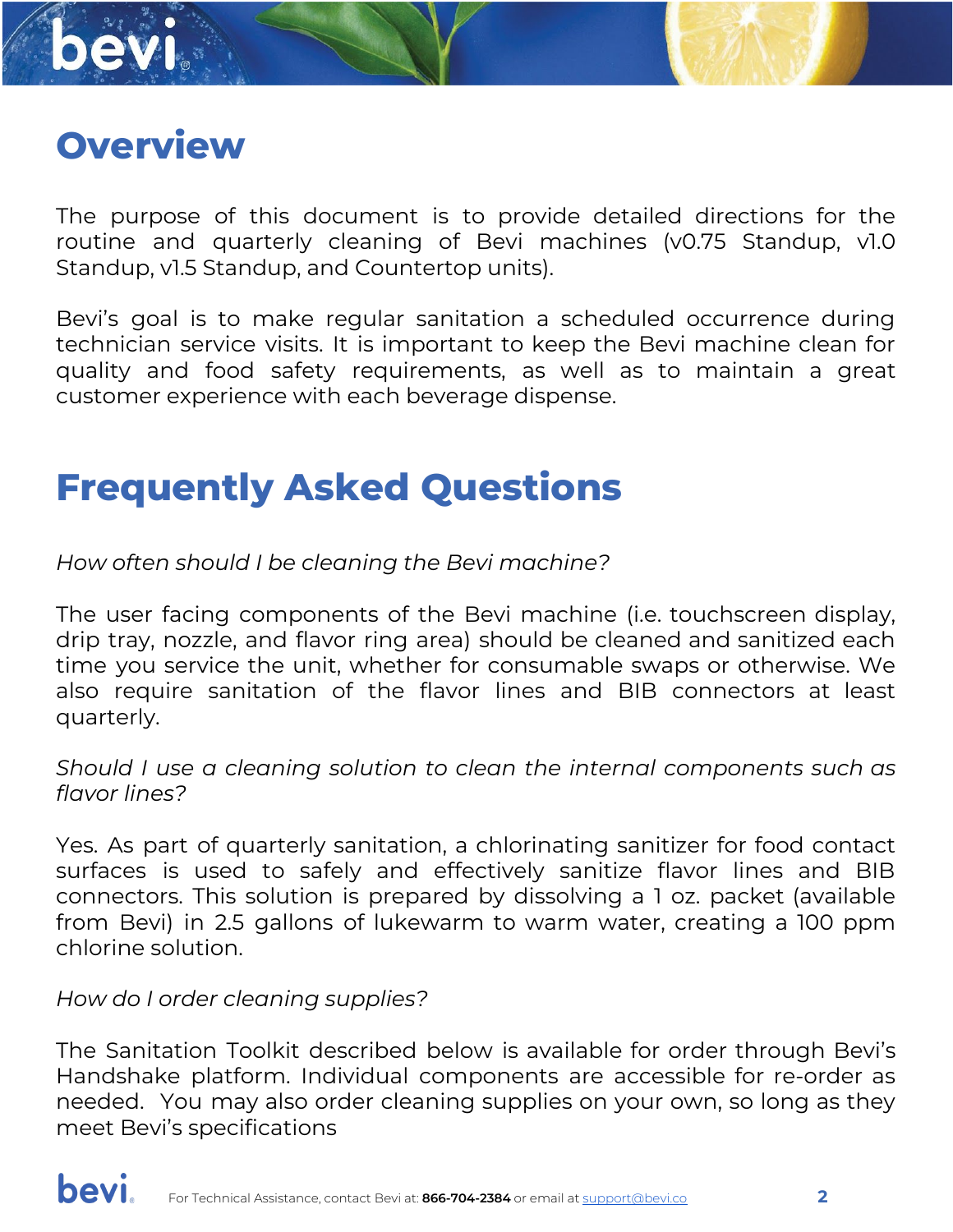

## <span id="page-3-0"></span>**Sanitation Toolkit**

Bevi's Sanitation Toolkit, available from the Bevi Handshake ordering platform, consists of the following items (you may also purchase these items yourself directly from other vendors):



- 1. The microfiber cloths will need to be washed periodically; each cloth should be able to clean 2 to 4 machines before it is washed.
- 2. Sanitizer may be made up in bulk quantities for use over multiple days.

In addition, the technician should carry paper towels for general wipe downs of the machine.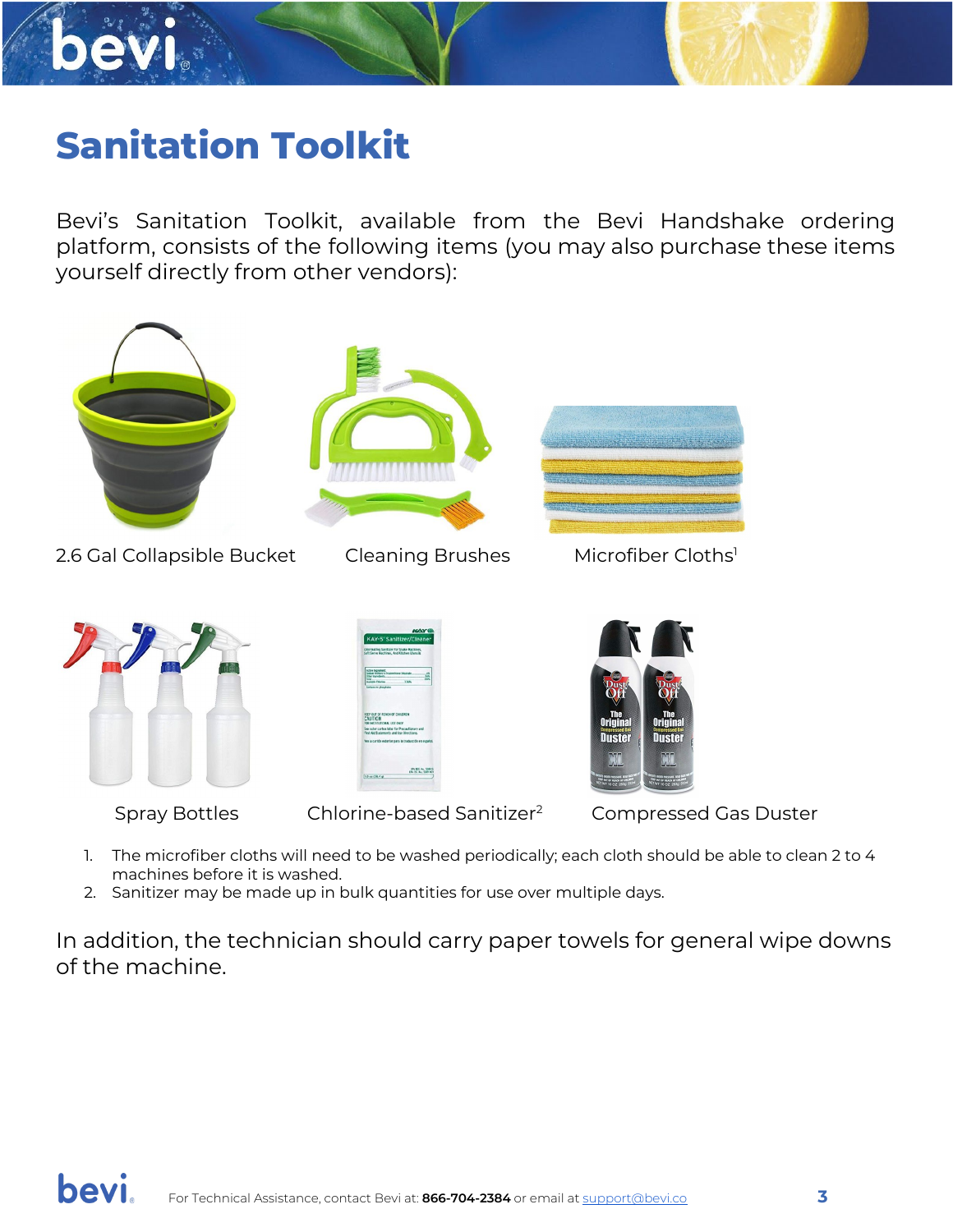### <span id="page-4-0"></span>**Routine Sanitation Procedure (during every service visit)**

*Estimated time to complete: 3 to 8 minutes, pending on state of machine*

1. Prior to heading out for a service visit, prepare the chlorine-based sanitizer solution by dissolving in lukewarm to warm water, according to package instructions. Pour the solution into a spray bottle and bring to the site along with cleaning brushes and microfiber cloths.

2. Spray the microfiber cloth with sanitizer solution. Wipe the outside of the Bevi unit top to bottom.

3. Remove the drip tray and empty any residual liquid. Spray with sanitizer solution and let sit for at least 1 minute. Use cleaning brushes to remove excess build-up as necessary. Drain sanitizer liquid, but *do not* **rinse**.

4. Spray nozzle and flavor ring area with sanitizer solution and let sit for at least 1 minute before wiping clean with microfiber cloth. Wipe again using clean, still water.

5. [Standup units only] Open machine and spray each shelf with sanitizer solution and using microfiber cloth to wipe clean.

6. Clean the inside of the door by spraying sanitizer solution below the drip tray area and the bottom lip of the door (where concentrate dripping causes residue to settle). Allow the solution to sit for at least 1 minute and wipe clean using the microfiber cloth.

7. Spray the top and sides of the carbonator with sanitizer solution and use microfiber cloth to remove any excess sticky residue.

8. Wipe to clean on top and around the filter housing using microfiber

bevi.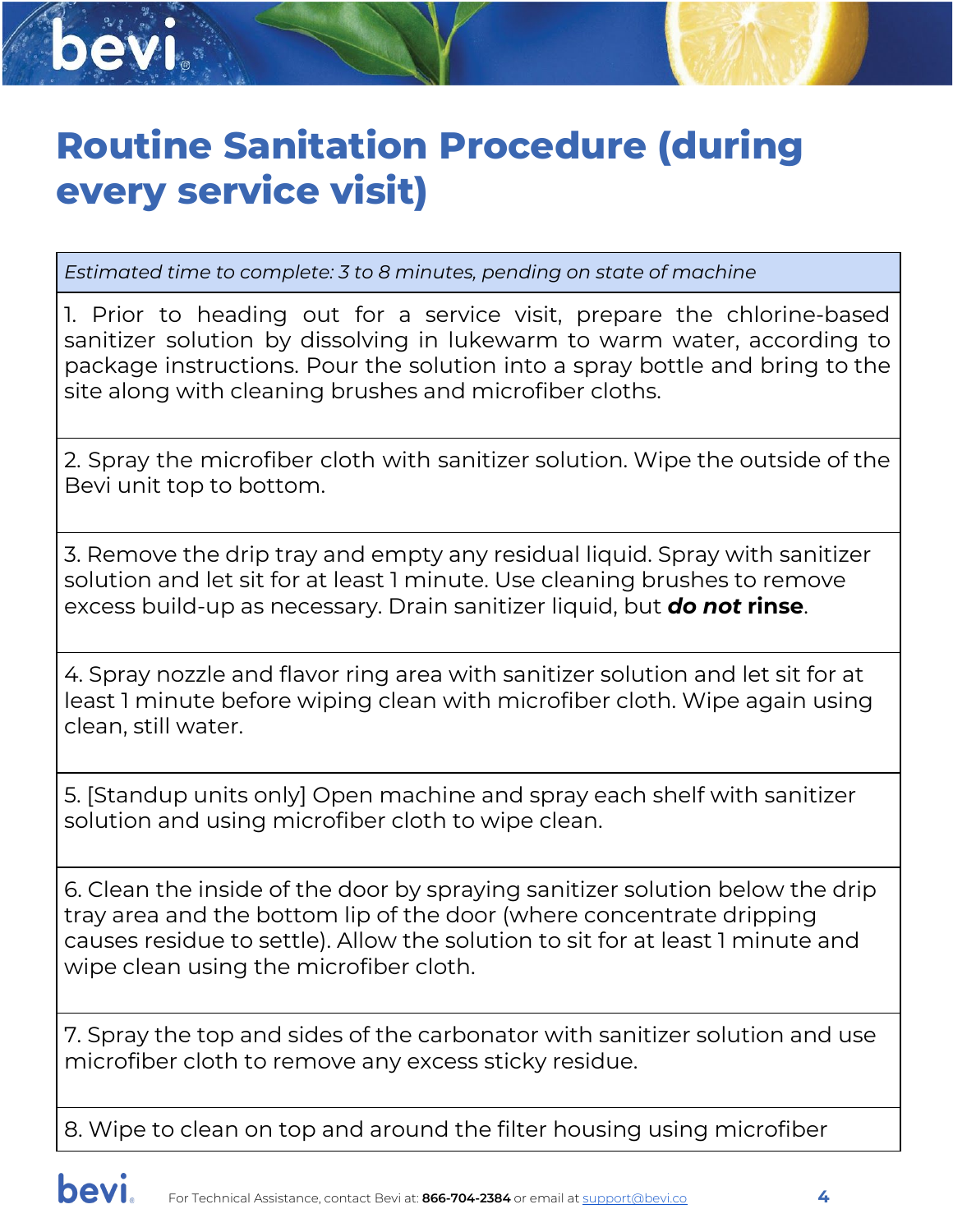



9. Examine each BIB connector for residue and clean if needed using the sanitizer and a brush or cloth.

10. Replace drip tray once process is complete and lock the unit or close cabinet doors.

11. Clean the floor or counter in front of the Bevi using the sanitizer and paper towels (**not** the microfiber cloth), once the cleaning process is completed.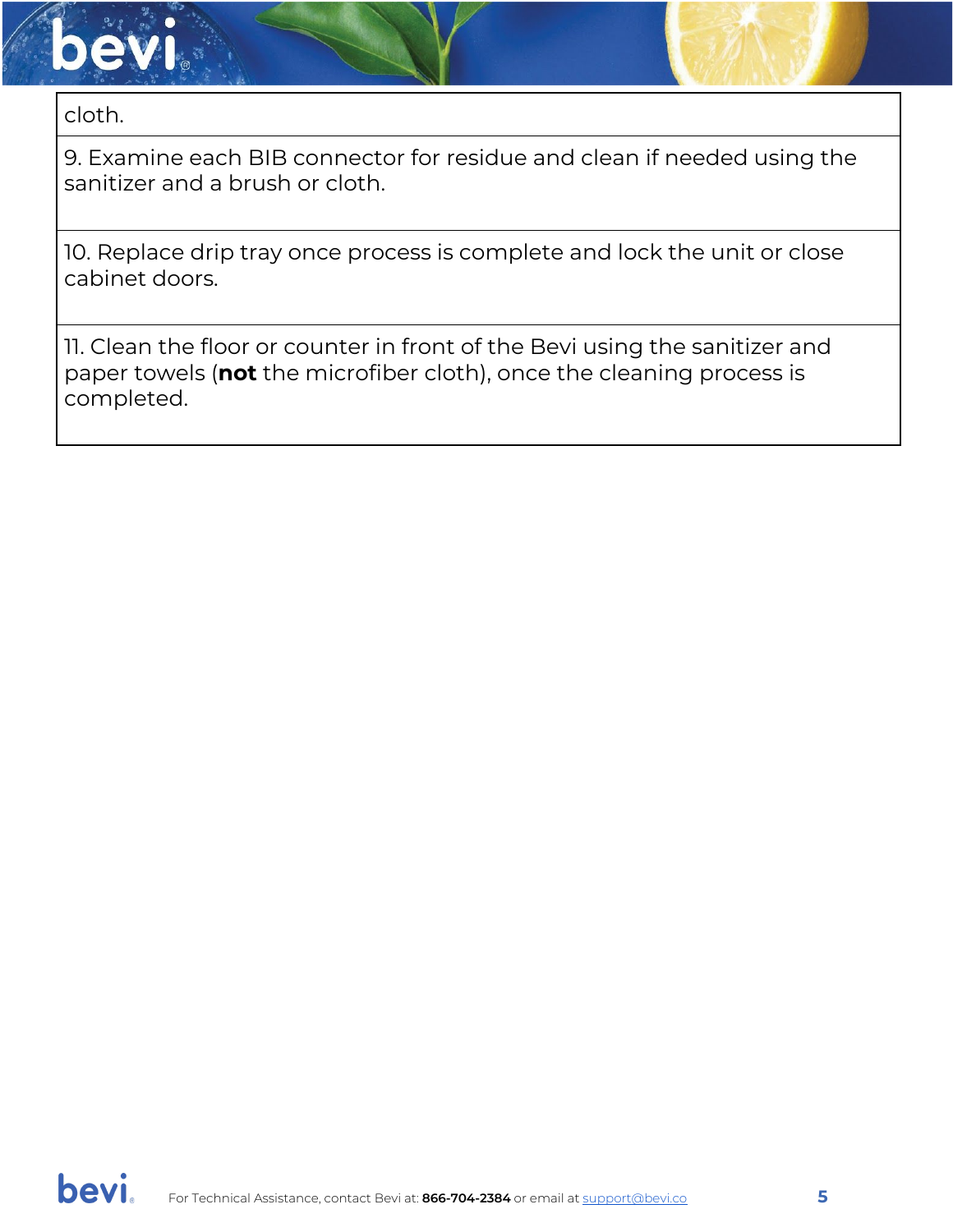<span id="page-6-0"></span>

*Estimated time to complete: 20 minutes*

1. At the machine site, using the collapsible bucket, prepare the chlorine-based sanitizer solution by dissolving in lukewarm to warm water.

2. Complete steps 2 through 8 of the Routine Sanitation process.

3. [Countertop units only] Check for dust build up on or around the exhaust fan on the back of the head unit. Use compressed air to dislodge dust.

4. Disengage all 4 BIB connectors (additional BIB connectors may be present if the Bevi is Double BIBed) and soak in the bucket of prepared sanitizer solution for at least 1 minute. Remove and rinse with clean, warm water.

5. Place flavor lines directly in the bucket of sanitizer solution (see image below). Position a collection vessel beneath the dispensing area. Access the service panel of the touchscreen. Using the Prime function for each flavor, pump cleaning solution through each flavor line. Allow the solution sit within the lines for at least 2 minutes.